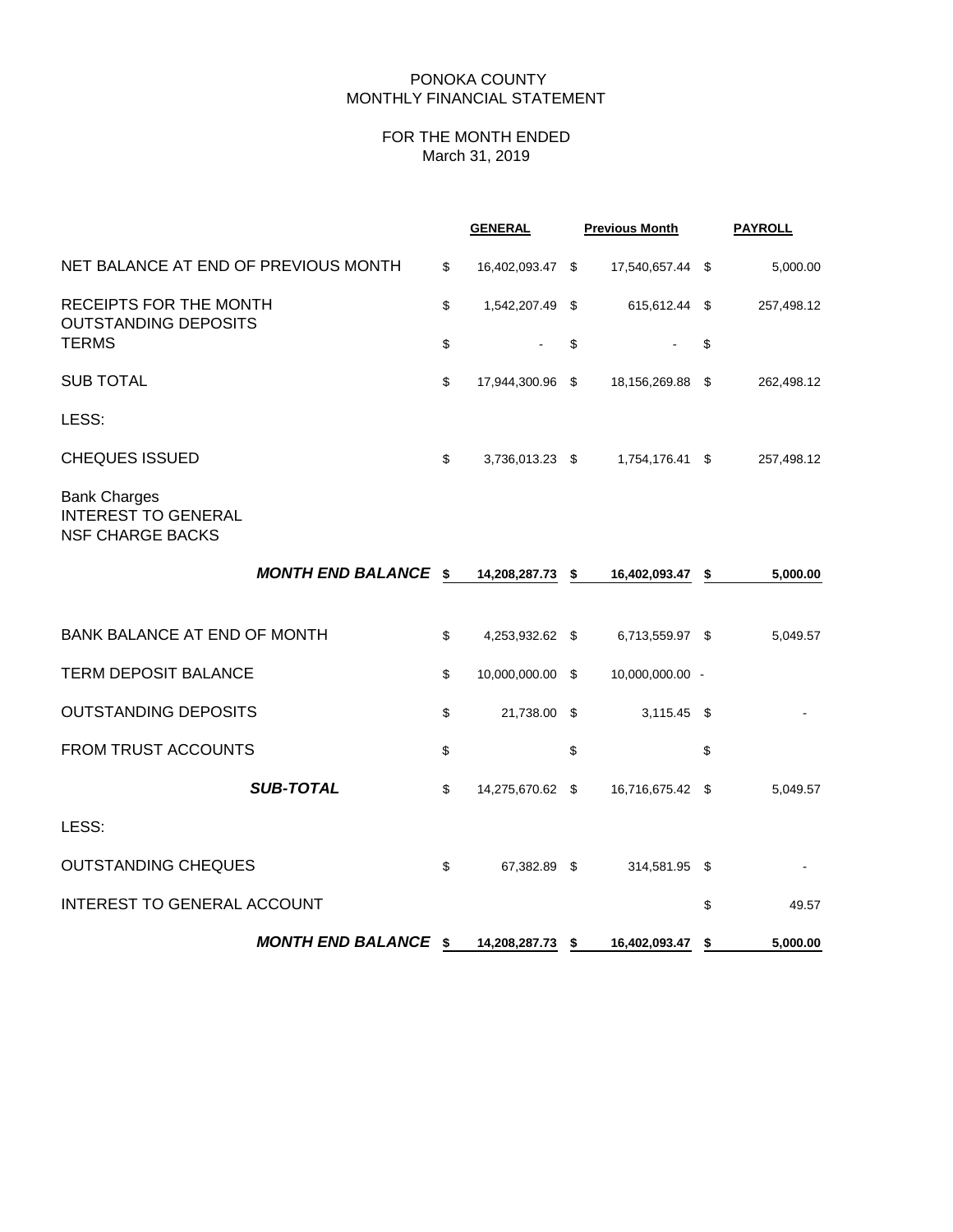# PONOKA COUNTY MONTHLY FINANCIAL STATEMENT

# FOR THE MONTH ENDED March 31, 2019

|                                      |                             | <b>DEVELOPMENT TR. Previous month</b> | DEVELOPMENT TR.    |                | <b>C.C.I.T.F</b> |
|--------------------------------------|-----------------------------|---------------------------------------|--------------------|----------------|------------------|
| NET BALANCE AT END OF PREVIOUS MONTH |                             | \$<br>1,446,184.77 \$                 | 1,441,409.09 \$    |                | 360,963.15       |
| RECEIPTS FOR THE MONTH               |                             | \$<br>2,392.23 \$                     | 7,161.85           | \$             | 557.24           |
| <b>LOANS RECEIVED</b>                |                             | \$                                    | \$                 |                |                  |
|                                      | <b>SUB-TOTAL</b>            | \$<br>1,448,577.00 \$                 | 1,448,570.94 \$    |                | 361,520.39       |
| LESS:                                |                             |                                       |                    |                |                  |
| TRANSFER TO GENERAL ACCOUNT          |                             | \$<br>2,161.85 \$                     | 2,386.17 \$        |                | 361,520.39       |
| <b>BANK CHARGES</b>                  |                             | $\mathbf 0$                           |                    | 0 <sup>5</sup> |                  |
| <b>RETURNED ITEMS</b>                |                             | \$                                    | \$                 | \$             |                  |
|                                      | <b>MONTH END BALANCE \$</b> | 1,446,415.15                          | \$<br>1,446,184.77 | \$             |                  |
| BANK BALANCE AT END OF MONTH         |                             | \$<br>1,446,415.15 \$                 | 1,446,184.77 \$    |                |                  |
| TERM DEPOSIT BALANCE                 |                             | \$                                    | \$                 | \$             |                  |
| <b>OUTSTANDING DEPOSITS</b>          |                             | $\mathbf 0$                           | $\Omega$           |                | $\mathbf 0$      |
| <b>CASH ON HAND</b>                  |                             | \$                                    | \$                 | \$             |                  |
|                                      | <b>SUB-TOTAL</b>            | \$<br>1,446,415.15 \$                 | 1,446,184.77       | \$             |                  |
| LESS:                                |                             |                                       |                    |                |                  |
| TRANSFER TO GENERAL ACCOUNT          |                             |                                       |                    | \$             |                  |
|                                      | <b>MONTH END BALANCE \$</b> | 1,446,415.15 \$                       | 1,446,184.77       | \$             |                  |